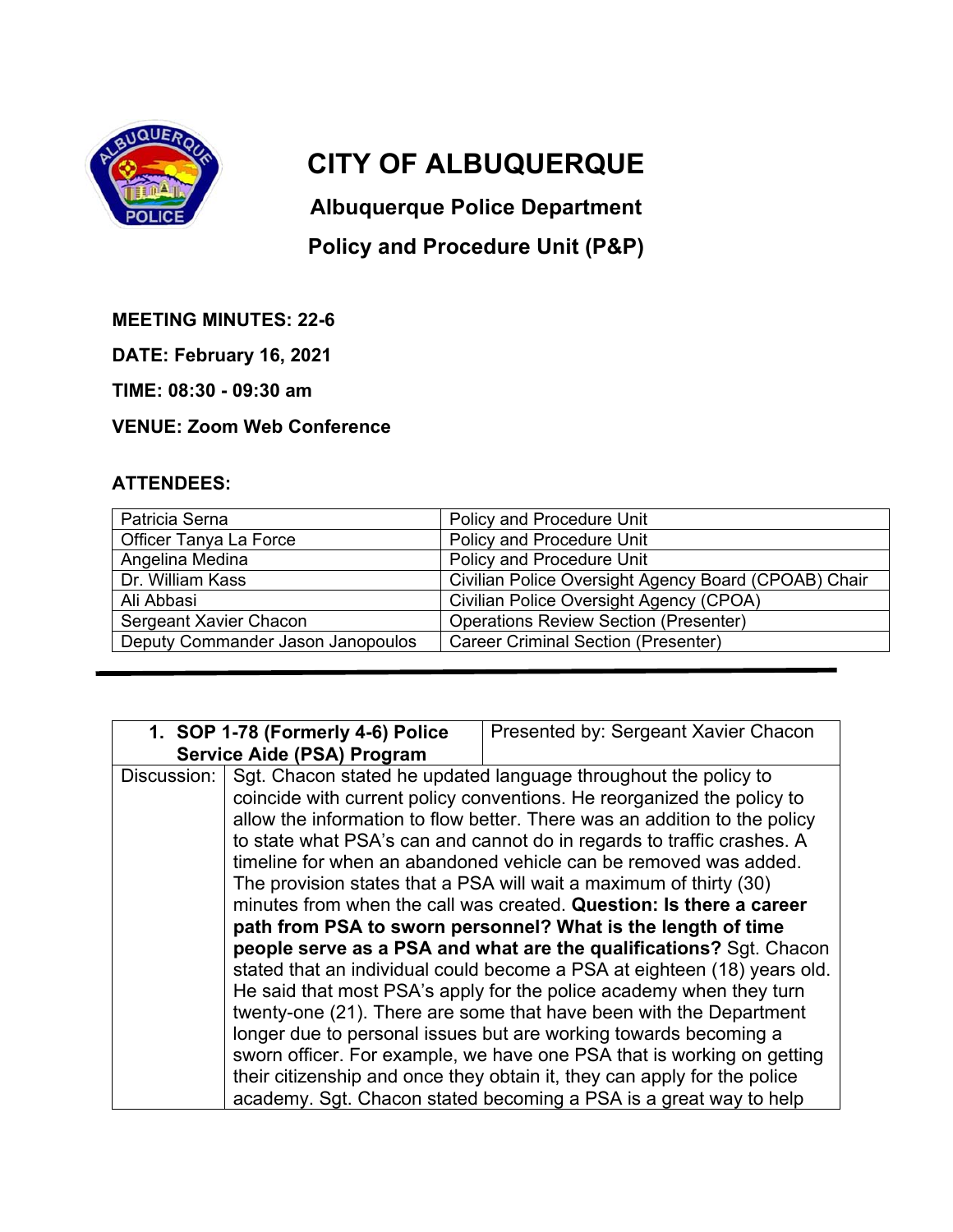|         | the community. How many PSA's are there? Sgt. Chacon advised                  |  |  |
|---------|-------------------------------------------------------------------------------|--|--|
|         | there are around twenty-six (26) PSA's in the Department. There are           |  |  |
|         | thirteen (13) PSA's in the field, others assist in different areas within the |  |  |
|         | APD. There are also four (4) part-time PSAs. Is there any move to             |  |  |
|         | integrate PSAs into the City's Albuquerque Community Safety                   |  |  |
|         | <b>Department?</b> Sgt. Chacon stated PSAs assist more with roadway           |  |  |
|         | issues. The ACS Department is supposed to be an alternative to an             |  |  |
|         | officer. You mentioned something about one PSA that is working                |  |  |
|         | towards becoming a citizen. Does the Department have an                       |  |  |
|         | expedited process to assist with the citizenship process? Sgt.                |  |  |
|         | Chacon stated he did not know. Does a PSA have the ability to                 |  |  |
|         | perform a traffic stop? Sgt. Chacon stated it is prohibited and is            |  |  |
|         | grounds for termination. There is a section talking about the PSA             |  |  |
|         | going to their supervisor. Who would be the sergeant for PSAs?                |  |  |
|         | Sgt. Chacon stated a sworn sergeant would have PSAs assigned to               |  |  |
|         | them in their unit or area command. That sergeant would be the                |  |  |
|         | supervisor for that specific PSA.                                             |  |  |
| Action: | The draft SOP, as presented, was reviewed by P&P and will be                  |  |  |
|         | uploaded in the Department's document management system for the               |  |  |
|         | 15-day commentary period.                                                     |  |  |

| 2. SOP 2-96 Clandestine Drug    | Presented by: Deputy Commander                                                                                                                                                                                                                                                                                                                                                                                                                                                                                                                                                                                                                                                                                                                                                                                                                                                                                                                                                                                                                                                                                                                                                                                                                                                                                                                                                                                                                                                                                                                 |
|---------------------------------|------------------------------------------------------------------------------------------------------------------------------------------------------------------------------------------------------------------------------------------------------------------------------------------------------------------------------------------------------------------------------------------------------------------------------------------------------------------------------------------------------------------------------------------------------------------------------------------------------------------------------------------------------------------------------------------------------------------------------------------------------------------------------------------------------------------------------------------------------------------------------------------------------------------------------------------------------------------------------------------------------------------------------------------------------------------------------------------------------------------------------------------------------------------------------------------------------------------------------------------------------------------------------------------------------------------------------------------------------------------------------------------------------------------------------------------------------------------------------------------------------------------------------------------------|
|                                 | Jason Janopoulos                                                                                                                                                                                                                                                                                                                                                                                                                                                                                                                                                                                                                                                                                                                                                                                                                                                                                                                                                                                                                                                                                                                                                                                                                                                                                                                                                                                                                                                                                                                               |
| <b>Grow Site Investigations</b> |                                                                                                                                                                                                                                                                                                                                                                                                                                                                                                                                                                                                                                                                                                                                                                                                                                                                                                                                                                                                                                                                                                                                                                                                                                                                                                                                                                                                                                                                                                                                                |
|                                 | D/Commander Janopoulos stated he spoke with Narcotics Unit<br>personnel who are trained in this area and who have completed the<br>required OSHA training. He stated there were a couple definitions taken<br>out of the policy. One big change was due to the new Cannabis<br>Regulation Act. Subsection 2-96-5 A.1. was added. There are five (5)<br>detectives and a sergeant for the Narcotics Unit who are all trained in<br>this area. He stated that someone would see in the verbiage that there<br>is a use of a detective and case agent. There are times these are two<br>(2) different people and other times it will be the same person.<br>D/Commander Janopoulos stated language was updated throughout the<br>policy to coincide with current policy conventions. Question: What<br>initiates a drug call-out? D/Commander Janopoulos stated it depends<br>on the officer. If they are on-scene and see signs of a clandestine drug<br>laboratory, they are responsible for contacting a Narcotics Unit<br>Detective to go out to the call. The Narcotics Unit Detective will<br>investigate and determine whether it will be a full Clandestine Drug<br>Laboratory Team call-out. He stated there has been a decline in these<br>types of calls in the last few years. Is it necessary to have a warrant?<br>D/Commander Janopoulos stated exigent circumstances authorize the<br>officer to go in without the warrant because of the significant safety<br>concern. If there are no exigent circumstances, then a warrant is |
|                                 | <b>Laboratory and Indoor Marijuana</b><br>required. What do the detectives need to be able to obtain a                                                                                                                                                                                                                                                                                                                                                                                                                                                                                                                                                                                                                                                                                                                                                                                                                                                                                                                                                                                                                                                                                                                                                                                                                                                                                                                                                                                                                                         |